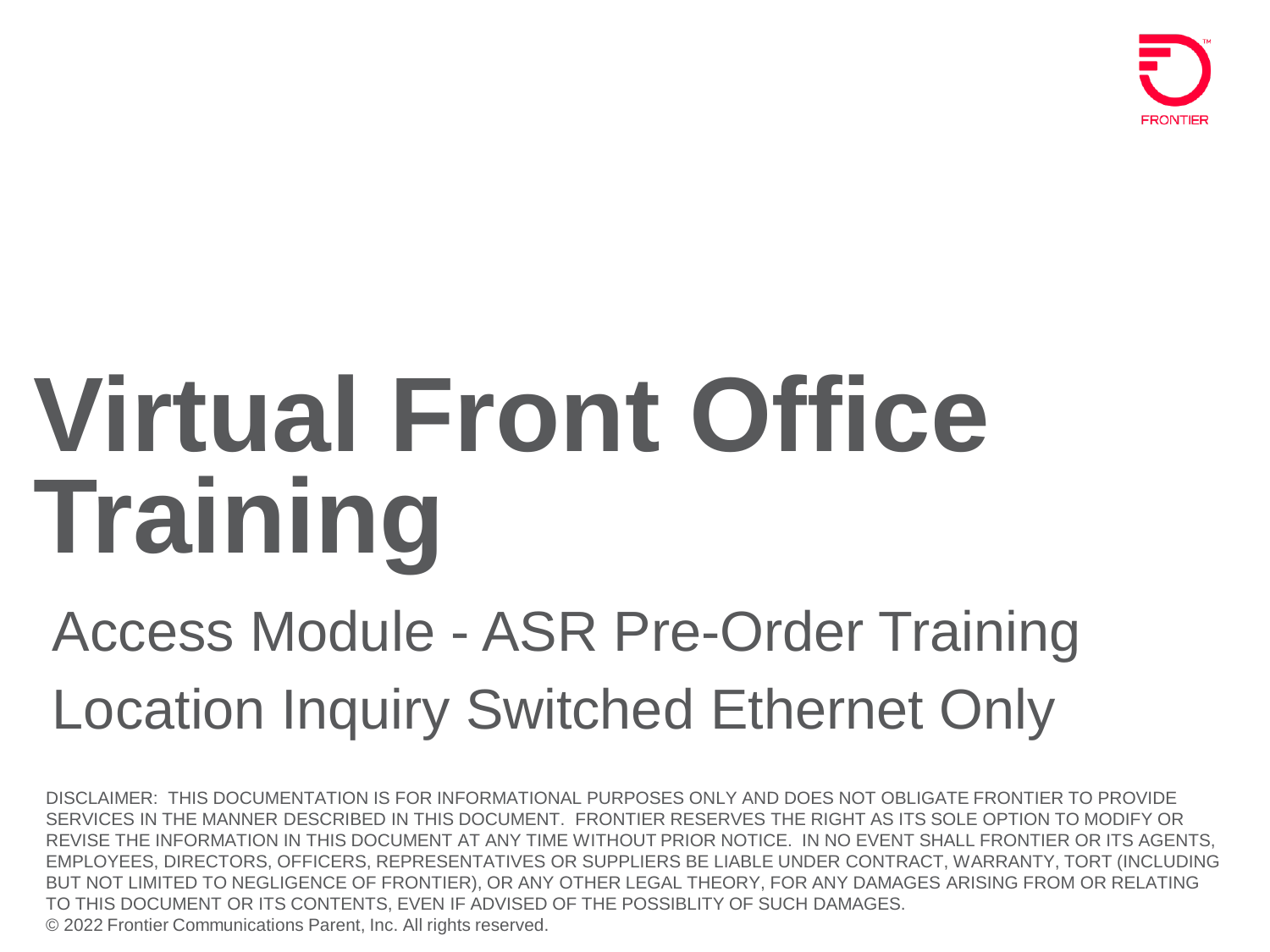**Overview** 



In September 2018, new VFO functionality was implemented allowing Access Module users the ability to prequalify locations for Switched Ethernet facilities. The new functionality is available to VFO GUI users only.

As of September 17, 2018, the following ASR Pre-Order Transactions will be available to VFO GUI Users:

**CFA** Inquiry

• Location Inquiry All But Switched Ethernet *\*Name Change*

• **Location Inquiry Switched Ethernet Only** *\*New*

This training course was developed for existing VFO Access Module users and will provide direction on utilization of the new **Location Inquiry Switched Ethernet Only** pre-order transaction.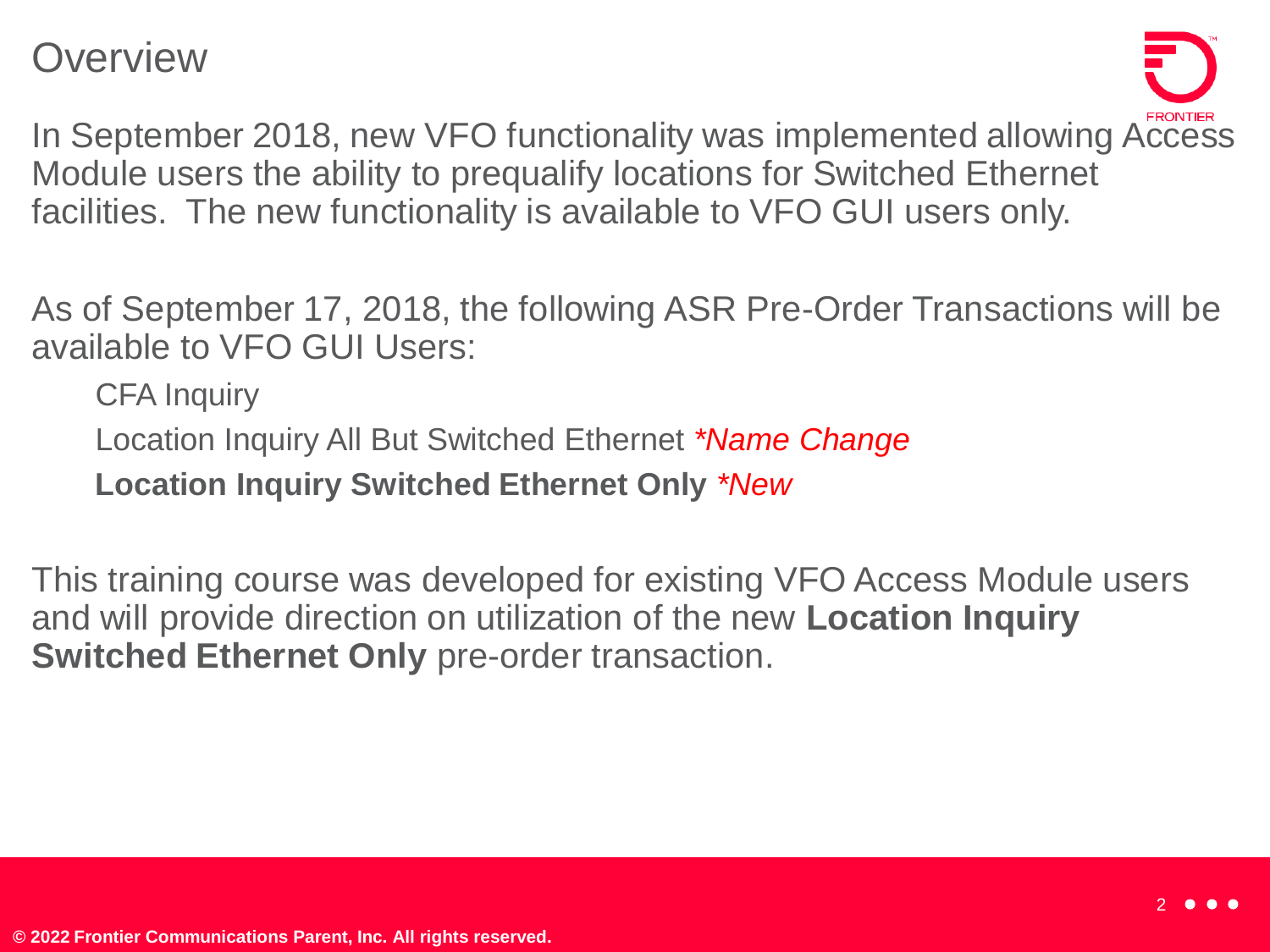#### Create a Pre-Order Transaction



|                      | <b>PREORDER</b>                                                                                                                                                                                         | From        |
|----------------------|---------------------------------------------------------------------------------------------------------------------------------------------------------------------------------------------------------|-------------|
| <b>New</b>           |                                                                                                                                                                                                         | <b>Hove</b> |
| Search               |                                                                                                                                                                                                         |             |
|                      | <b>PreOrder Initiation</b>                                                                                                                                                                              | From        |
| Message Id           | 39                                                                                                                                                                                                      | <b>Mes</b>  |
|                      | OR03 - FRONTIER COMM. - OSWAYO RIVER, INC., SHINGL .<br>OT01 - OGDEN TELEPHONE CO. NY, SPENCERPORT, NY                                                                                                  | Sele        |
| <b>Receiver Code</b> | RT01 - ROCHESTER TEL CO, ROCHESTER, NY<br>SG01 - FRONTIER COMM. OF SENECA GORHAM, INC., HOLC<br>SL01 - FRONTIER COMM. OF THE SOUTH, INC., ATMORE,<br>SL02 - FRONTIER COMM. OF SYLVAN LAKE, INC., MONROE | <b>Sele</b> |
|                      | SN01 - FRONTIER COMM., NEW HAVEN, CT<br>ST03 - FRONTIER COMM. OF GEORGIA, INC., STATESBORO<br>VI10 - FRONTIER COMM. OF MINNESOTA, INC., BURNSVIL<br>VI20 - FRONTIER COMM. OF IOWA, INC., BURNSVILLE, M  |             |
| Service Type         | -Select One-<br>CFA INOUIRY<br>LOCATION INQUIRY ALL BUT SWITCHED ETHERNET                                                                                                                               | Sele        |
|                      | LOCATION INQUIRY SWITCHED ETHERNET ONLY<br>& Cancel<br>Initiate                                                                                                                                         |             |

- n the Access Module:
- er Mouse Over the PREORDER Tab
	- Select **New**
- n the PreOrder Initiation Screen:
- **sage ID** Auto-Populates
	- **Code (ICSC)**
	- **ect Service Type** 
		- **LOCATION\_INQUIRY\_SWITCHED\_ETHERNET \_ONLY**
	- **ct Initiate**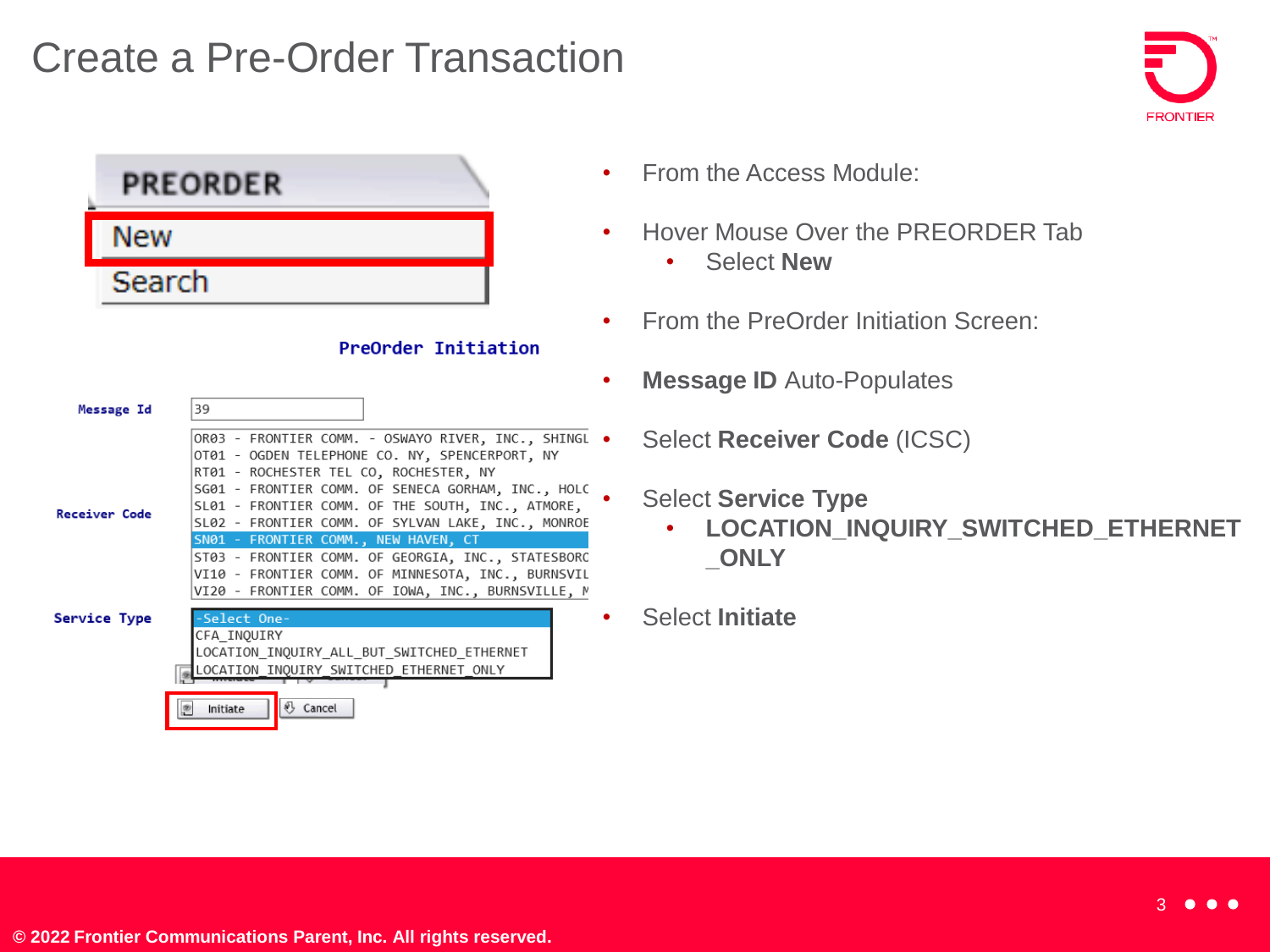### Create Location Inquiry Switched Ethernet Only



• Upon initiation of the Location Inquiry Switched Ethernet pre-order, a disclaimer box will be presented.

• Customer must accept Terms of Use prior to utilizing the Location Inquiry Switched Ethernet pre-order transaction.

• Accept by selecting the 'OK' button.



All information contained in and provided by the Frontier Facility Check tool is proprietary. By accessing this information, the Customer agrees to use it only for the Customer's own business purposes in seeking to obtain services from one or more of the Frontier Companies. The Customer further agrees not to use, share or distribute the information to any other entity or for any other purpose. The Frontier Facility Check tool is a planning tool which can be used to determine whether a street address prequalifies for service from one or more of Frontier Communication companies. The Facilities Check tool does not determine the capacity or availability of the identified fiber or copper, and therefore does not determine whether fiber or copper capacity actually is, or will be, available to serve the Customer. Although Frontier Communications attempt to provide current and accurate information through the Frontier Facility Check tool, the information provided by the tool is not guaranteed to be accurate or timely, and Frontier Communications shall not be liable to the Customer for any errors or omissions in the data provided. This tool should be used for planning purposes only. All information must be verified through the normal Access Service Request ordering. Frontier Communications shall not be responsible for any damages alleged to have occurred as a result of, in connection with the use of, or in reliance upon this information.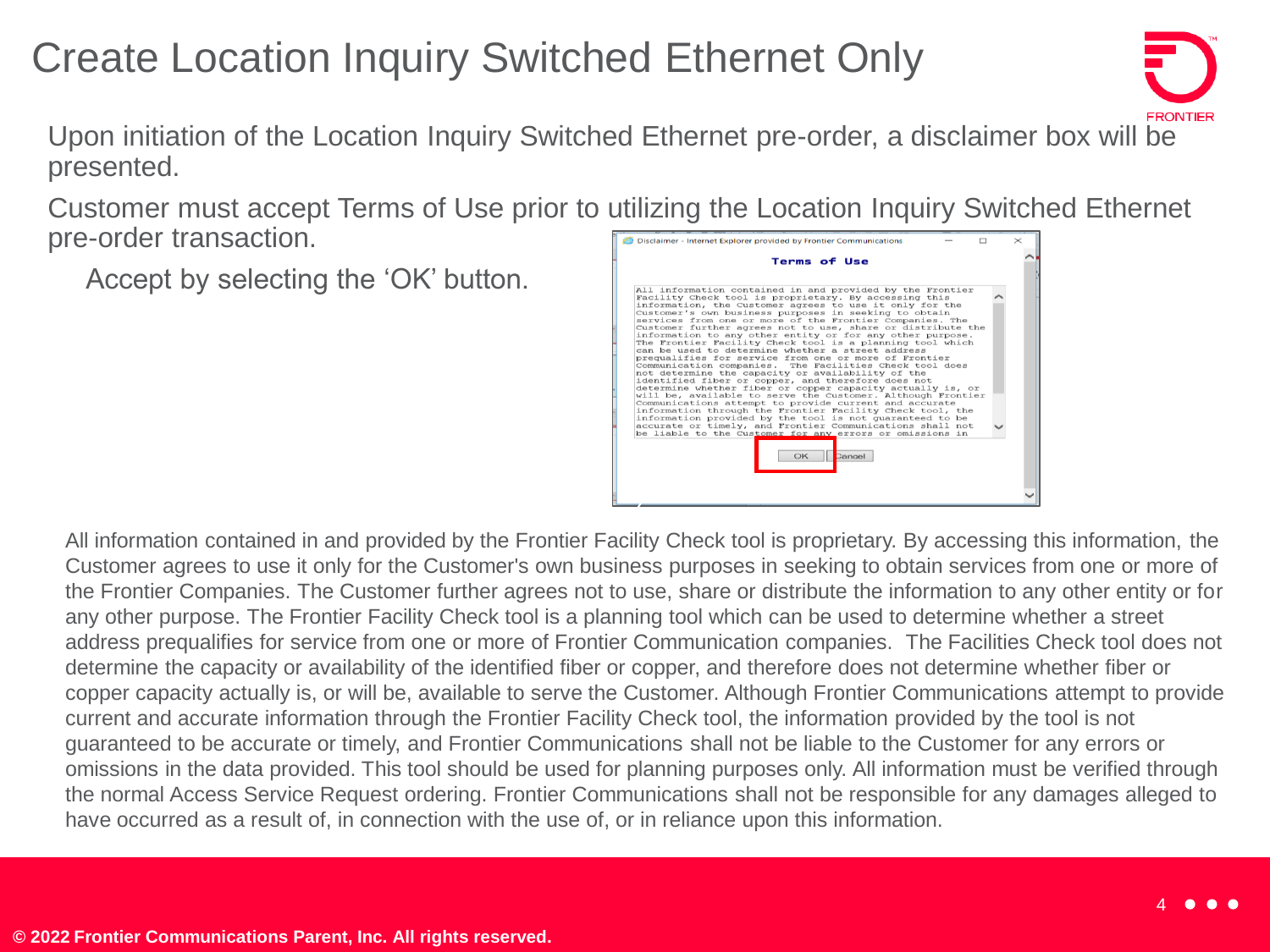#### Create Location Inquiry Switched Ethernet Only



• Once Terms of Use are accepted, the Customer Information Screen will appear.

**Enter Location Information** 

• Latitude/Longitude (preferred method)

OR

• Address (Use only when Latitude/Longitude are not available

| <b>ZTK Frontier</b>                                           |  |  |
|---------------------------------------------------------------|--|--|
|                                                               |  |  |
|                                                               |  |  |
| Address (Used only when Latitude/Longitude are not available) |  |  |
| Zip                                                           |  |  |
|                                                               |  |  |

#### **Alert!**

The Customer Information screen is customized and does not follow ASOG.

The Longitude Field on this pre-order transaction requires the user to populate the hyphen (-) for negative value.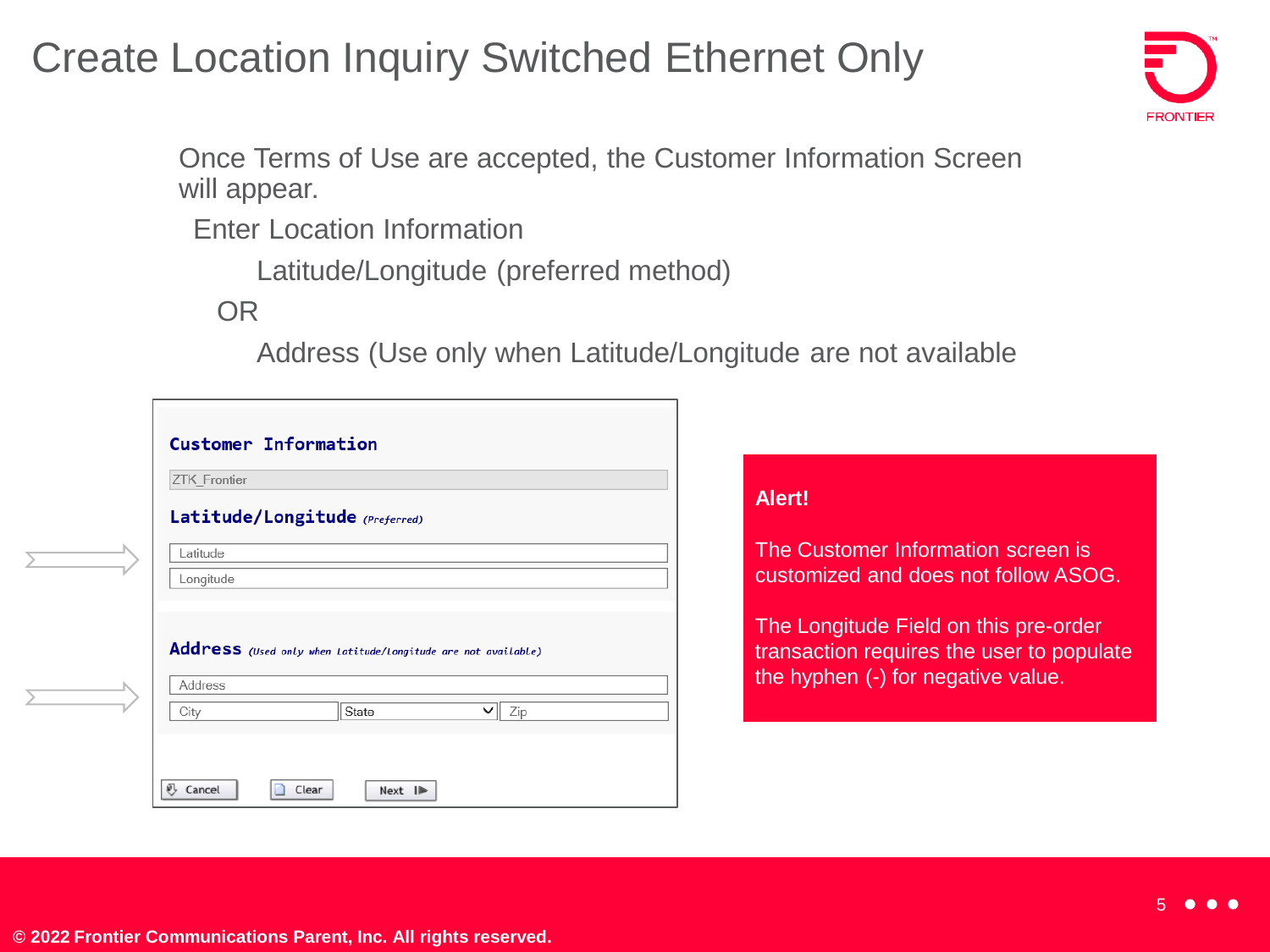### Submit Location Inquiry Switched Ethernet Only

If Latitude / Longitude was entered on the Customer information screen, Google Map will appear showing a Red Teardrop Marker for the location.

• Right-click on the Red Teardrop Marker to validate location.

• Once location is validated, the Teardrop Marker will turn green.

• Click Submit

#### Customer Information

**ZTK Frontier** 

#### Latitude/Longitude (Preferred)

41.82847959183704

-72.82252590767666

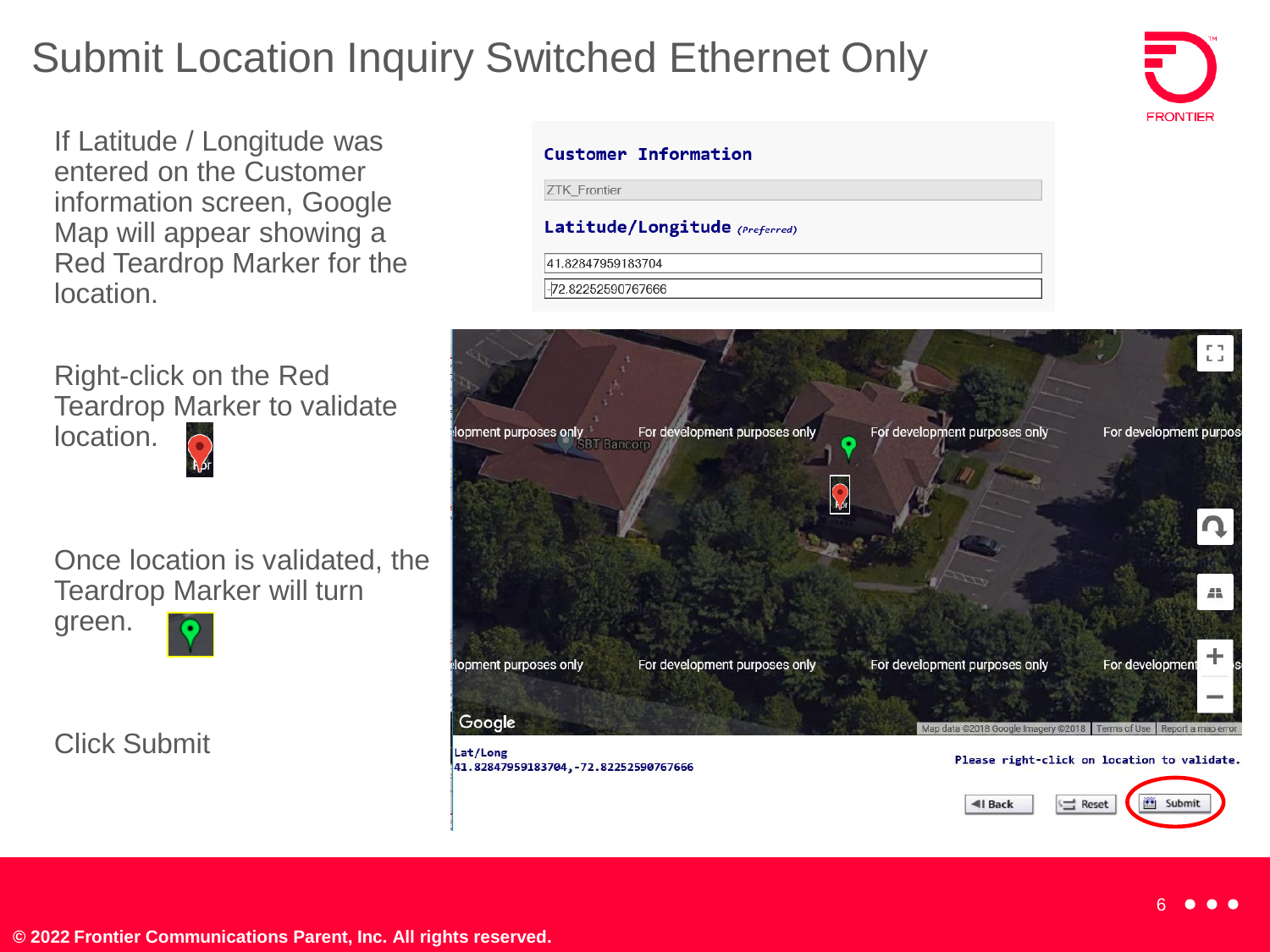### Submit Location Inquiry Switched Ethernet Only

If Address was entered for location, the Select Address window will appear with the closest match to the address entered.

• Select 'Next' button to continue with address found. • Select 'Back' button to return to Customer Information Screen.





| Select Address                             |  |  |  |  |
|--------------------------------------------|--|--|--|--|
| <b>Found Address</b>                       |  |  |  |  |
| 82 Hopmeadow St<br>Weatoque, CT 06089-9694 |  |  |  |  |
| Cancel<br>Next ID<br><b>4</b> Back         |  |  |  |  |